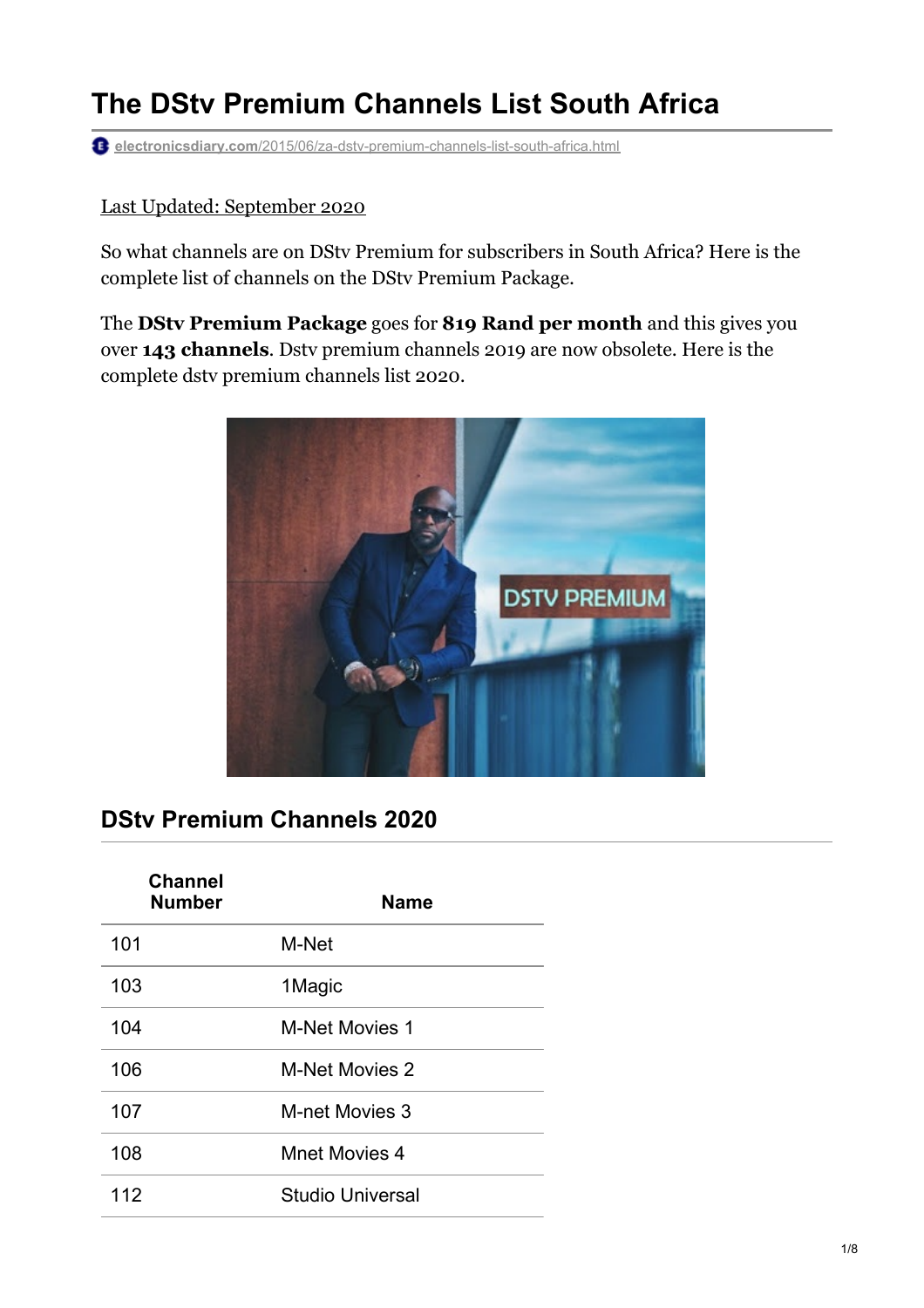| 114 | <b>M-Net Binge</b>                 |
|-----|------------------------------------|
| 115 | <b>M-Net City</b>                  |
| 116 | Vuzu                               |
| 117 | <b>Universal Channel</b>           |
| 118 | Telemundo                          |
| 120 | <b>BBC Brit</b>                    |
| 121 | <b>Discovery Channel</b>           |
| 122 | <b>Comedy Central</b>              |
| 124 | <b>E! Entertainment Television</b> |
| 125 | <b>FOX</b>                         |
| 126 | <b>FOX life</b>                    |
| 127 | Ginx eSports                       |
| 129 | <b>BET</b>                         |
| 130 | <b>MTV</b>                         |
| 131 | Lifetime                           |
| 132 | <b>CBS Reality</b>                 |
| 135 | <b>Discovery TLC Entertainment</b> |
| 136 | <b>Discovery Family</b>            |
| 137 | <b>TNT Africa</b>                  |
| 138 | eMovies                            |
| 140 | eMovies Extra                      |
| 141 | <b>EVA</b>                         |
| 144 | kykNET                             |
| 145 | kykNET & Kie                       |
| 146 | <b>KyKNet Nou</b>                  |
| 147 | <b>VIA</b>                         |
| 149 | fliekNET                           |
| 152 | Africa Magic Epic                  |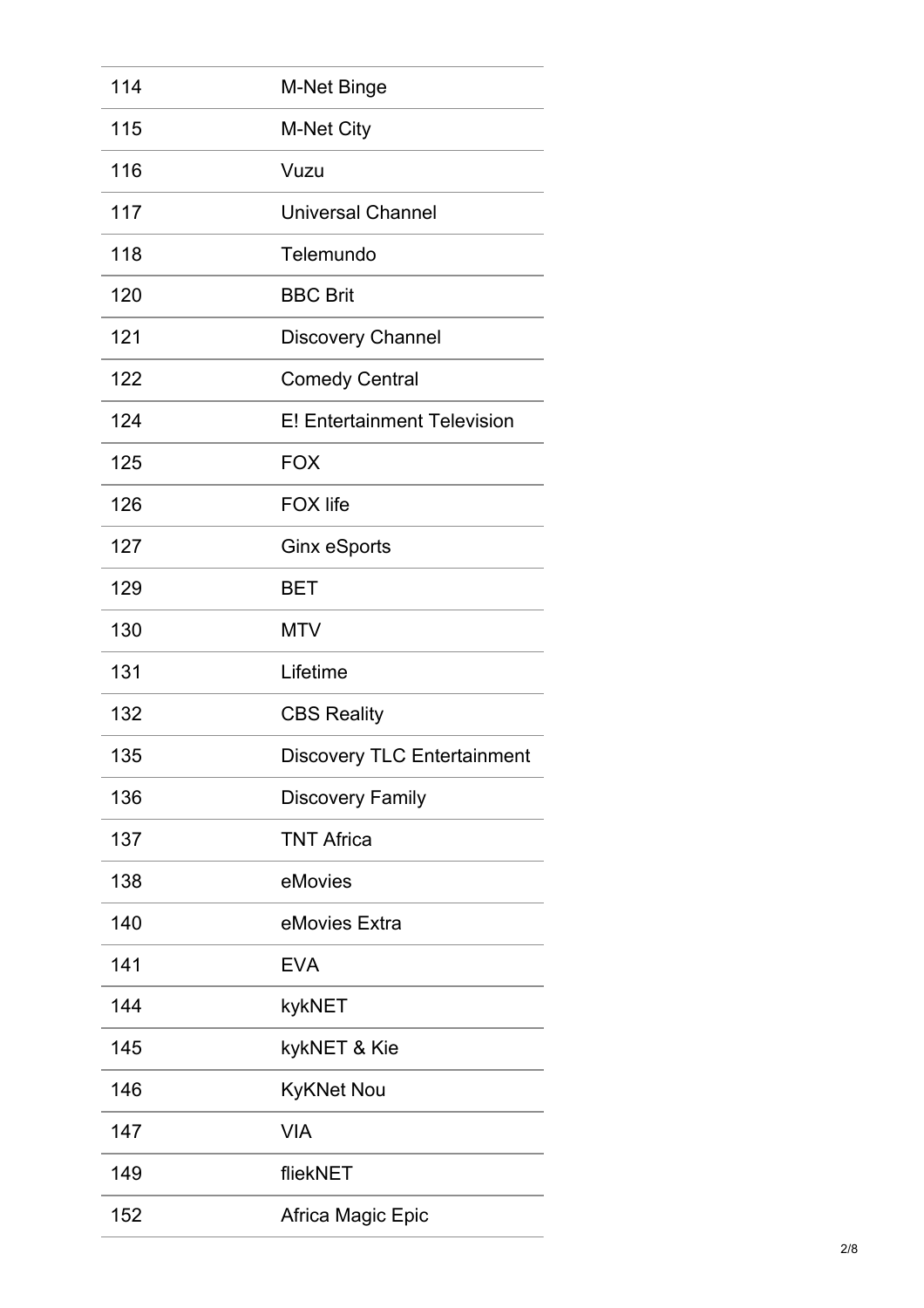| 153 | <b>AfricaMagic Urban Movies</b> |
|-----|---------------------------------|
| 154 | <b>AfricaMagic Family</b>       |
| 155 | <b>Real Time</b>                |
| 156 | <b>SABC Encore</b>              |
| 157 | Moja Love                       |
| 161 | Mzansi Magic                    |
| 163 | Mzansi Wethu                    |
| 164 | Mzansi Bioskop                  |
| 166 | <b>ZEE World</b>                |
| 167 | <b>Star Life</b>                |
| 168 | <b>ROK</b>                      |
| 170 | <b>CBS Justice</b>              |
| 171 | Discovery ID                    |
| 174 | <b>BBC Lifestyle</b>            |
| 175 | <b>Food Network</b>             |
| 176 | The Home Channel                |
| 177 | HGTV                            |
| 179 | <b>Travel Channel</b>           |
| 180 | People's Weather                |
| 181 | <b>National Geographic</b>      |
| 182 | Nat Geo Wild                    |
| 183 | <b>Wild Earth</b>               |
| 184 | <b>BBC Earth</b>                |
| 185 | <b>Curiosity Stream</b>         |
| 186 | The History Channel             |
| 189 | Ignition TV                     |
| 190 | Spice TV                        |
| 191 | SABC <sub>1</sub>               |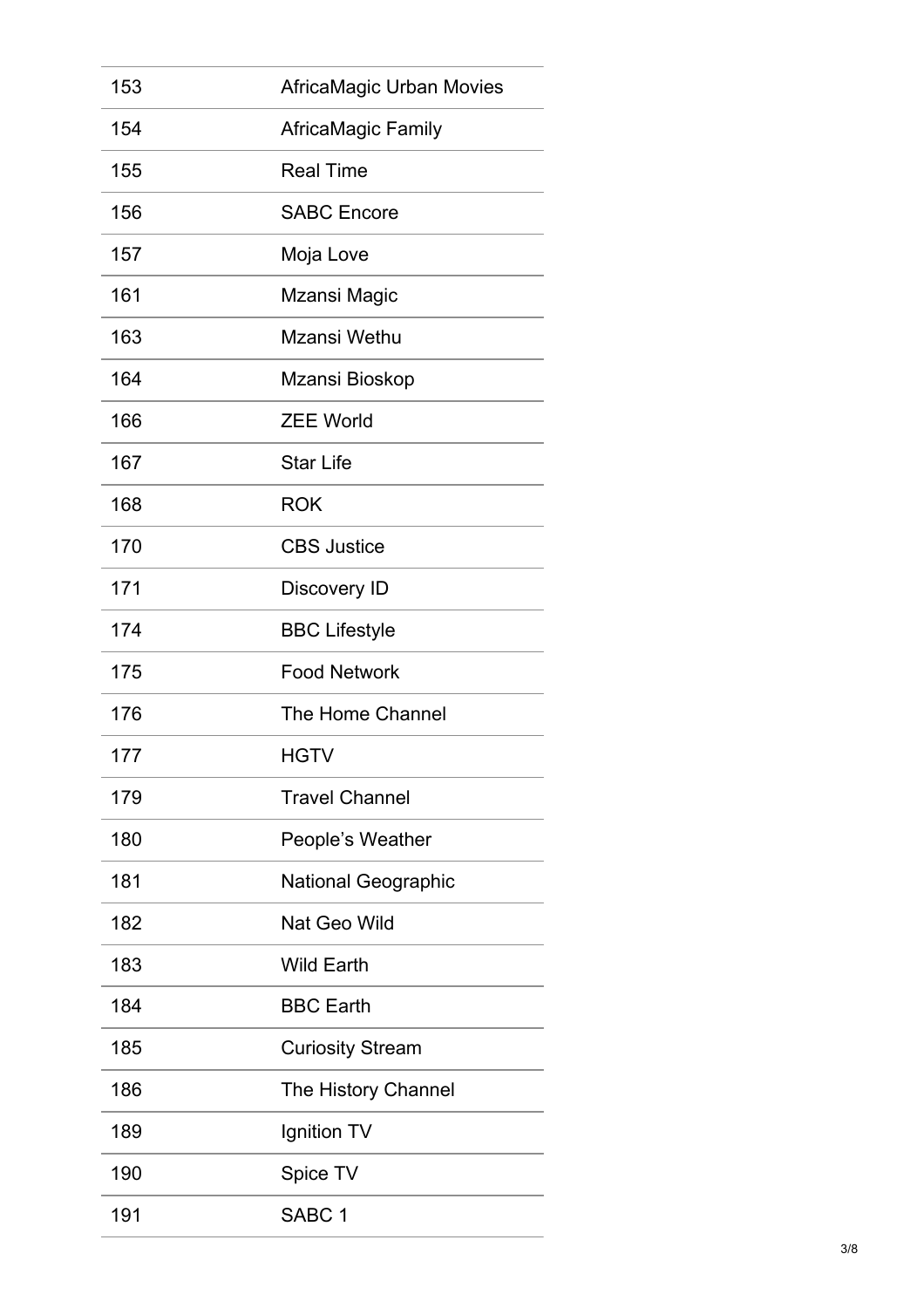| 192 | SABC <sub>2</sub>        |
|-----|--------------------------|
| 193 | SABC <sub>3</sub>        |
| 194 | e.TV                     |
| 195 | e.TV Extra               |
| 200 | <b>SuperSport Blitz</b>  |
| 201 | <b>SS Grandstand</b>     |
| 202 | <b>SS PSL</b>            |
| 203 | <b>SS Premier League</b> |
| 204 | SS La Liga               |
| 205 | <b>SS Football</b>       |
| 206 | <b>SS Variety 1</b>      |
| 207 | <b>SS Variety 2</b>      |
| 208 | <b>SS Variety 3</b>      |
| 209 | SS Variety 4             |
| 210 | <b>SS Action</b>         |
| 211 | <b>SS Rugby</b>          |
| 212 | <b>SS Cricket</b>        |
| 213 | <b>SS Golf</b>           |
| 214 | <b>SS Tennis</b>         |
| 215 | <b>SS Motorsport</b>     |
| 218 | <b>ESPN</b>              |
| 219 | ESPN <sub>2</sub>        |
| 236 | <b>WWE Channel</b>       |
| 239 | <b>TellyTrack</b>        |
| 241 | <b>SS Maximo 1</b>       |
| 251 | Soweto TV                |
| 260 | Bay TV                   |
| 261 | 1 KZN                    |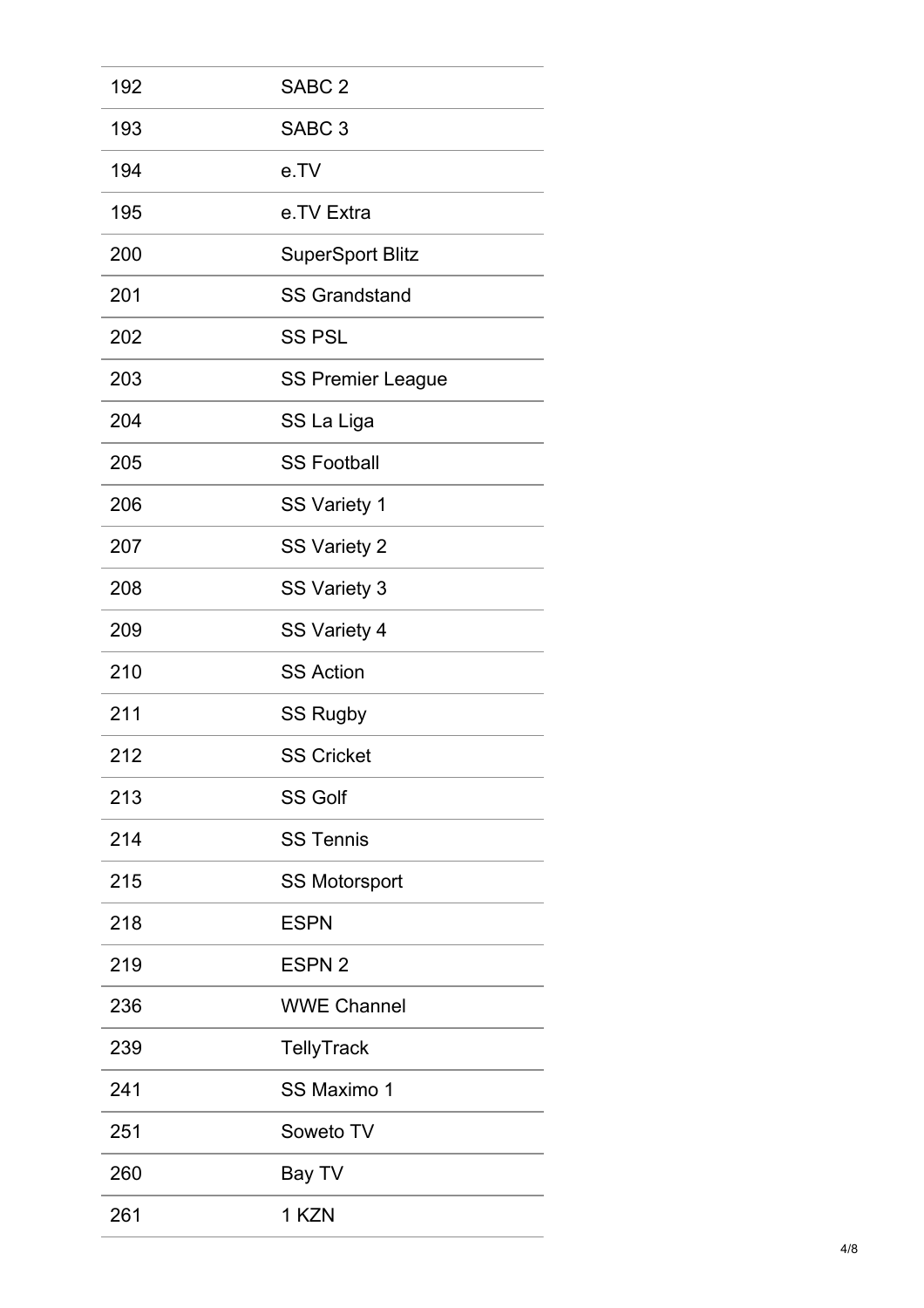| 262 | <b>Tshwane TV</b>        |
|-----|--------------------------|
| 263 | Cape Town TV             |
| 265 | GauTV                    |
| 292 | Lesotho TV               |
| 299 | NTA i                    |
| 300 | Toonami                  |
| 301 | <b>Cartoon Network</b>   |
| 302 | Boomerang                |
| 303 | <b>Disney</b>            |
| 304 | <b>Disney Channel XD</b> |
| 305 | Nickelodeon              |
| 306 | <b>Cheebies</b>          |
| 307 | Nick Jr                  |
| 308 | <b>NickTOONS</b>         |
| 309 | <b>Disney Junior</b>     |
| 310 | JimJam                   |
| 311 | eToonz                   |
| 313 | <b>PBS Kids</b>          |
| 317 | <b>POP Primary</b>       |
| 318 | Da Vinci                 |
| 319 | <b>Mindset</b>           |
| 320 | Channel O                |
| 321 | <b>Mzansi Music</b>      |
| 322 | <b>MTV Base</b>          |
| 323 | <b>MTV Music 24</b>      |
| 325 | <b>TRACE Urban</b>       |
| 326 | <b>TRACE Africa</b>      |
| 327 | Sound City               |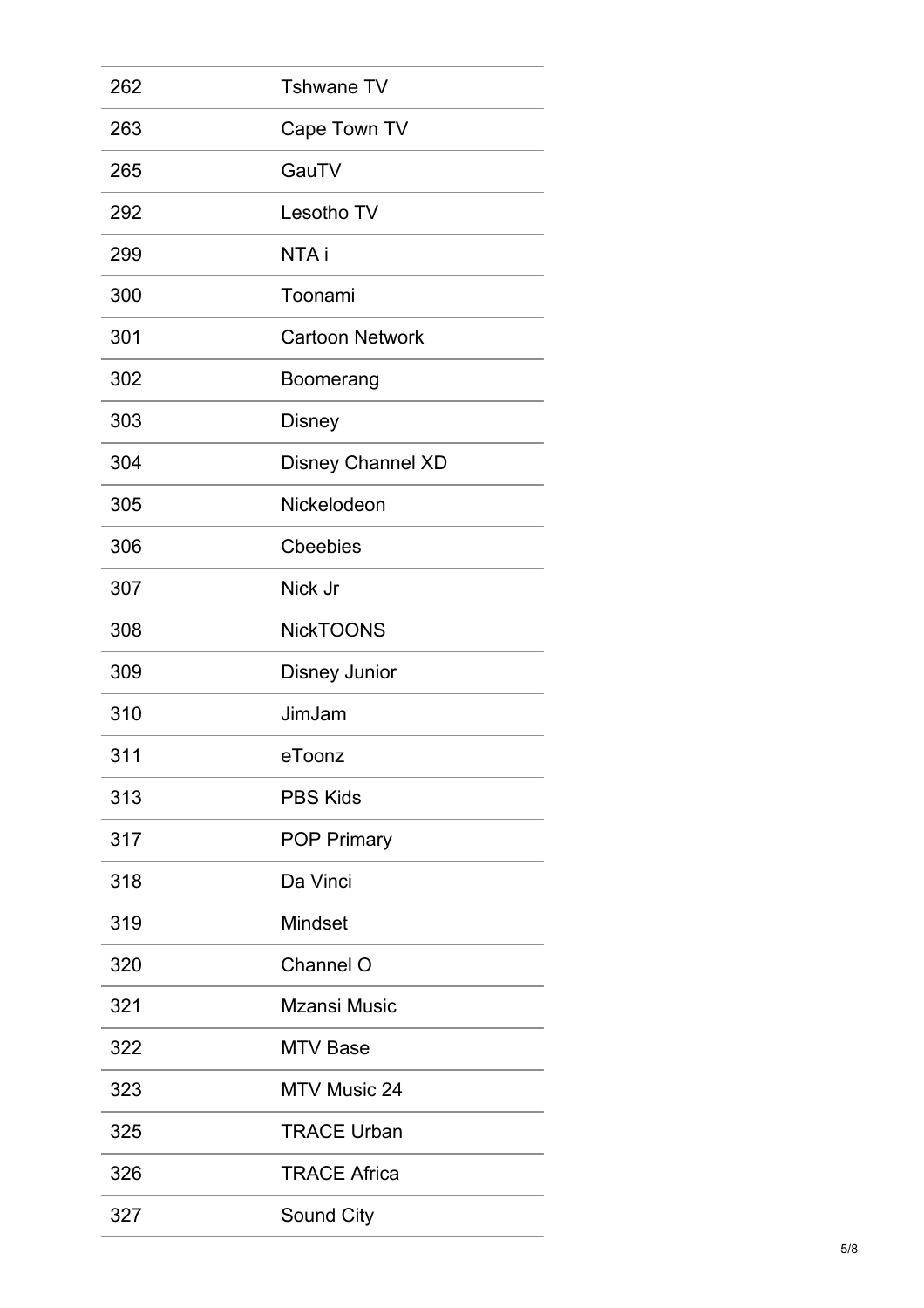| 331 | <b>One Gospel</b>            |
|-----|------------------------------|
| 332 | <b>Trace Gospel</b>          |
| 340 | Dumisa                       |
| 341 | <b>FAITH</b>                 |
| 342 | Day Star                     |
| 343 | <b>TBN Africa</b>            |
| 347 | <b>iTV Networks</b>          |
| 390 | <b>Emmanuel TV</b>           |
| 400 | <b>BBC World News</b>        |
| 401 | <b>CNN</b> International     |
| 402 | <b>Sky News</b>              |
| 403 | eNews Channel Africa         |
| 404 | <b>SABC News</b>             |
| 405 | Newzroom Afrika              |
| 406 | Al Jazeera                   |
| 407 | Russia Today                 |
| 408 | <b>Parliamentary Service</b> |
| 409 | <b>CGTN News</b>             |
| 410 | <b>CNBC Africa</b>           |
| 411 | Bloomberg                    |
| 412 | <b>Business Day TV</b>       |
| 413 | NDTV 24×7                    |
| 414 | Euronews                     |
| 417 | <b>AFRICANEWS</b>            |
| 430 | <b>RAI</b> Italia            |
| 431 | <b>Beste van Nederlands</b>  |
| 435 | <b>RTPi</b>                  |
| 437 | <b>TV5 Monde Afrique</b>     |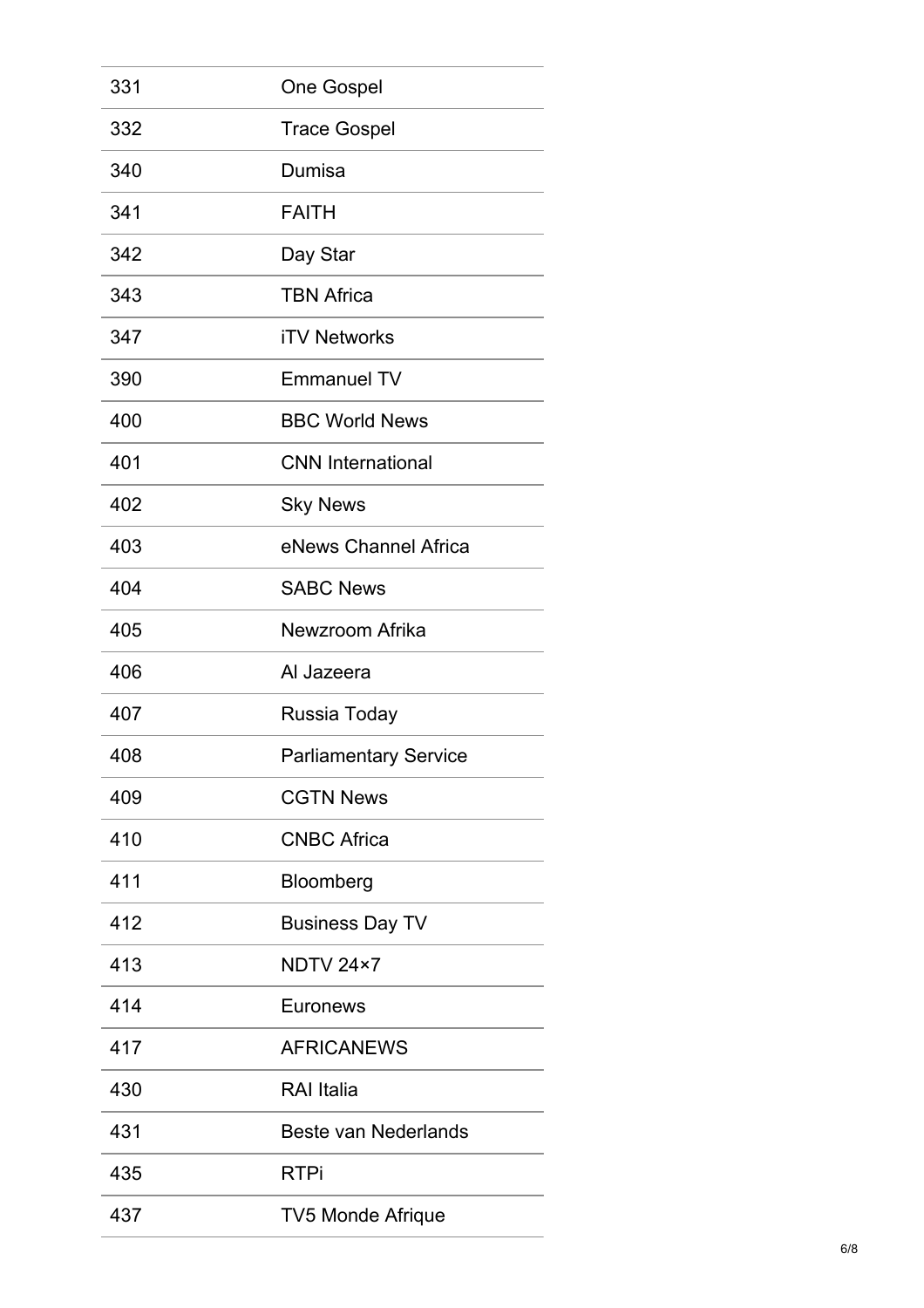| 446 | Deutsche Welle                     |
|-----|------------------------------------|
| 447 | CCTV <sub>4</sub>                  |
| 515 | <b>TV Record</b>                   |
| 517 | <b>SIC</b> International           |
| 701 | <b>TV Mozambique Internacional</b> |
| 901 | M-Net Plus 1                       |

Related: How To Repair Your DStv [Remote](https://www.electronicsdiary.com/2017/12/fix-dstv-remote-is-not-working.html)

The table below was just a summary of what you get when you sign up for this package. See the tabulated list above for a more detailed list of channels, with names and number, in their respective categories.

| <b>Category</b>                 | <b>Number of Channels</b>       |
|---------------------------------|---------------------------------|
| <b>Free Channels</b>            | 13                              |
| Documentaries and Lifestyle     | 15                              |
| Sport                           | 16                              |
| <b>Entertainment and Movies</b> | 52                              |
| <b>Kids and Teens</b>           | 12                              |
| <b>Music</b>                    | 8                               |
| <b>News and Commerce</b>        | 14                              |
| Religion                        | 6                               |
| <b>Specialist and Foreign</b>   | 6                               |
| Interactive                     | 1                               |
| Total                           | 143 (Plus 99 audio<br>channels) |

If you are confused about anything please let us know in the comments session below. Join our new DStv [Facebook](https://web.facebook.com/groups/ed.dstv.group/) group for instant updates and interactions.

#### **Related Articles:**

- Full List Of Dstv Access [Channels](https://www.electronicsdiary.com/2019/01/za-dstv-access-channels-list-south-africa.html)
- Full List Of Dsty Compact [Channels](https://www.electronicsdiary.com/2015/06/za-dstv-compact-channels-list-south-africa.html)
- Full List Of Dstv Family [Channels](https://www.electronicsdiary.com/2015/06/za-dstv-family-channels-list-south-africa.html)